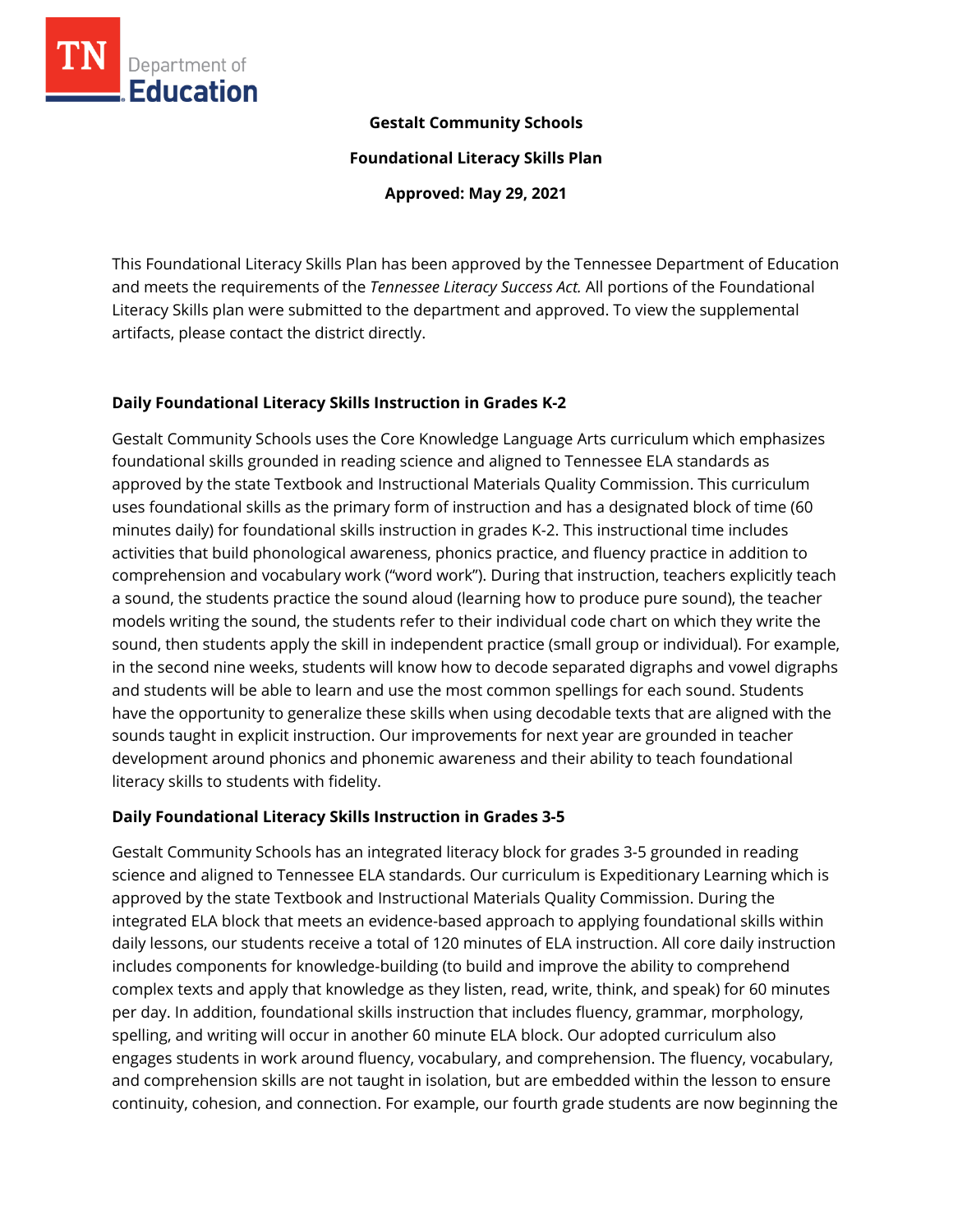Department of Education

domain on The American Revolution. They begin by briefly activating prior knowledge and reading independently and/or aloud. After the daily read aloud (or independent reading in on-grade level, complex text), the students may summarize the content (through a think-pair-share model), unpack the most essential vocabulary ("word work"), respond to a series of scaffolded questions, and write a response to an inferential question that requires students to use evidence from the text to support their answer. For example, in vocabulary lessons teachers provide explicit support for vocabulary needed to access the complex text. In one lesson, the students study the root "port" as in import, export, portable, etc. Students use their word knowledge as they engage in group discussion and writing activities. Therefore, foundational skills instruction is embedded in all aspects of this 120 minute block and is dedicated to developing students' holistic literacy approach to fluency, vocabulary, and comprehension coherently as recommended by research.

#### **Approved Instructional Materials for Grades K-2**

Amplify - K-5 Core Knowledge Language Arts

#### **Approved Instructional Materials for Grades 3-5**

LearnZillion - K-5 Expeditionary Learning

## **Universal Reading Screener for Grades K-5. This screener complies with RTI<sup>2</sup>and Say Dyslexia requirements.**

Gestalt Community Schools uses MAP NWEA as a universal reading screening tool in grades K-5. In addition we use AIMSweb for universal screening and progress monitoring. Starting 2021, we will also be using Fountas and Pinnell for all K-5 scholars to assess reading levels.

#### **Intervention Structure and Supports**

GCS follows the State of TN RTI2 Framework for correct implementation. Tier 2 and Tier 3 interventions are research-based and aligned to specific skill-deficit(s). Gestalt Community Schools uses Edgenuity platforms as our research based intervention. Tier 3 interventions will be more intensive than Tier 2 interventions. Gestalt's intervention structure consists of small group face-toface intervention, where students receive multisensory, explicit instruction, aligned specifically to the student's skill deficit, which is language based and presented in a systematic and cumulative approach. Age-appropriate instruction is provided through direct-instruction and practice which provides intervention remediation, and enrichment opportunities. Edgenuity also involves the application of rigorous, systematic and objective procedures to obtain reliable and valid knowledge relevant to education activities and programs that is verifiable through peer reviews. Both Edgenuity programs support building skills in comprehension of complex text. It provides leveled reading opportunities for scholars to apply skills, thereby building success with texts at the just-right level they are ready to read. Complex on-level texts with developmentally appropriate themes are scaffolded to support the development of critical thinking. Both programs also support academic vocabulary development by providing in-context vocabulary support during reading.

In order to establish baseline data, scholars who will be using Edgenuity Reading programs must take the Edgenuity diagnostic exams. Likewise, high school students who will be using Edgenuity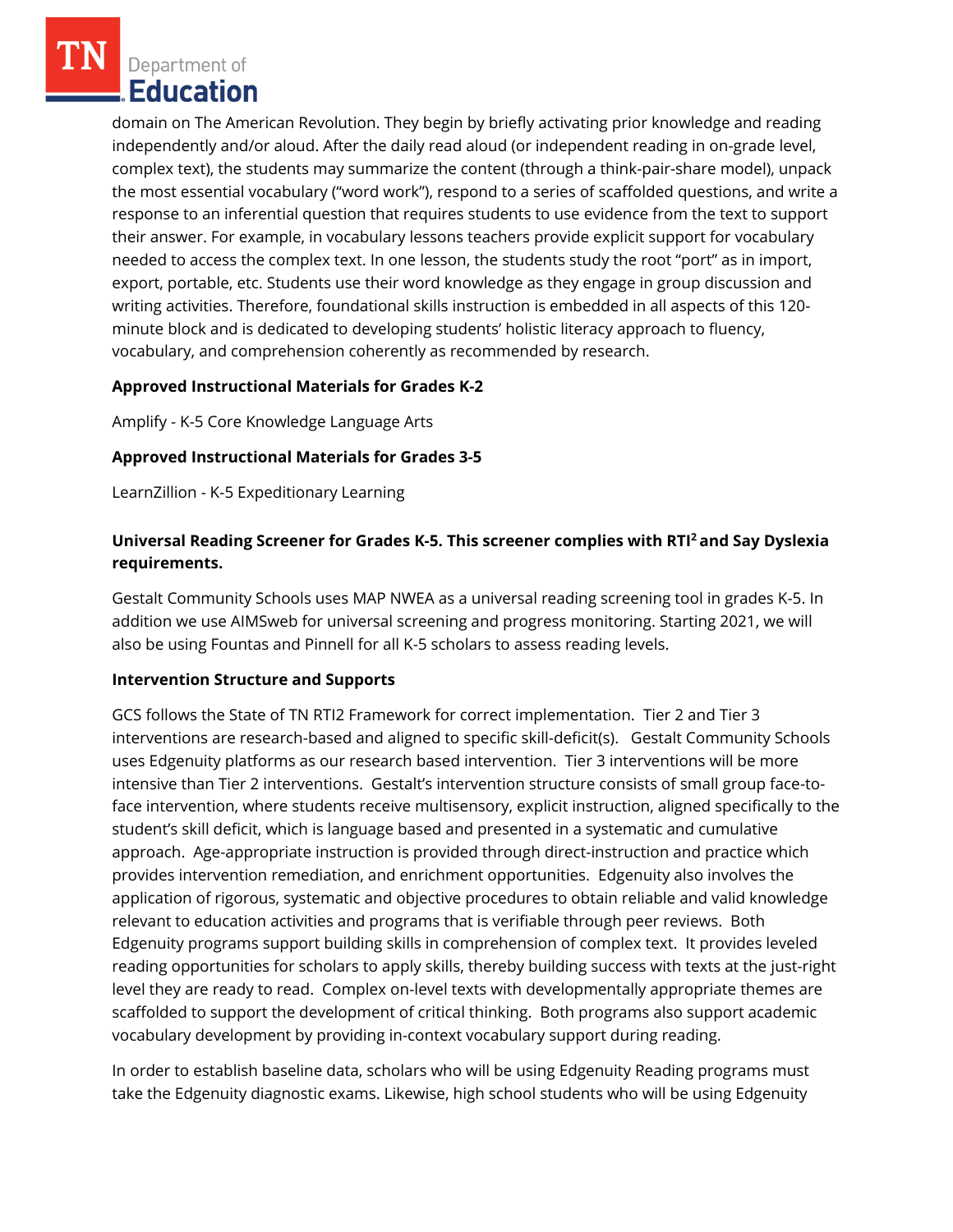Department of **Education** 

must take the Reading Placement Exam. If scholars are not making adequate progress, the intervention may need to be changed. Scholars must have at least four consistent progress monitoring data points before a change is considered. Changes to a scholar's intervention can only be determined in a monthly data team meeting and should be updated in the scholar's RTI2 plan. Possible changes include: increasing frequency of intervention sessions, instructional level, skill deficit, changing computer based interventions, changing intervention providers, and changing the time of day intervention is delivered.

# **Parent Notification Plan/Home Literacy Reports**

Our network notifies parents in grades K-5 if their child is "at-risk" for or has a significant reading deficiency (as evidenced by students scoring in the 0-25th percentile) immediately after the district's schools complete the fall universal screening through written communication. Students' scores are communicated in parent-friendly language that provides a clear explanation of student skill gaps and the depth and extent of student needs. The parents are told what intervention their student will receive and the amount of time each day the student will receive services. This is coupled with a description of the importance of being ready by the end of 3rd grade. In addition to the written letter, we host Parent Data Meetings early September and review all the data with parents in a face to face meeting. At this time, we answer any additional questions they have and provide ideas and strategies that they can do at home to reinforce scholar growth and progress.

Parents are subsequently notified of their child's progress, or lack of progress, after the 4 1⁄2 week data team meetings through our Progress Reports and Report Cards. There is a section for RTI progress where data teams note any changes being made if the child is not showing sufficient progress as evidenced by progress monitoring data, as well as note if sufficient progress is being made and if interventions should continue or if the student qualifies to discontinue intervention supports. In follow up Parent Data Meetings which are scheduled directly after these reports are issued, teachers go over scholar performance more in depth and develop additional action plans with families to support their scholar with success face to face.

Additionally, the ELA curriculum contains parent letters in grades K-2 that outline the foundational skills and knowledge domains for the coming week that will inform and equip parents to work with the child. Families can better understand how to support their student(s) through questions about their texts and through an awareness of what foundational skills their child(ren) are learning. Teachers also put notes in their weekly newsletters to provide parents with information/questions they can ask their child about their learning that week.

#### **Professional Development Plan**

K-5 Teachers and Leaders within Gestalt Community Schools will undergo professional development in regards to foundational skills beginning in the summer of 2021. All K-5 Teachers will be provided training from the Lavina Group RISE Summer School 2021 Session #1. Professional Development Times will begin late June/early July 2021. The Lavinia Group team members will facilitate on-going weekly Intellectual Preparation and Student Work Study Meetings for all literacy teachers. The Lavinia Group and Gestalt Instructional Coaches will additionally support the development of teachers around the instructional components within the CKLA curriculum. All literacy coaches